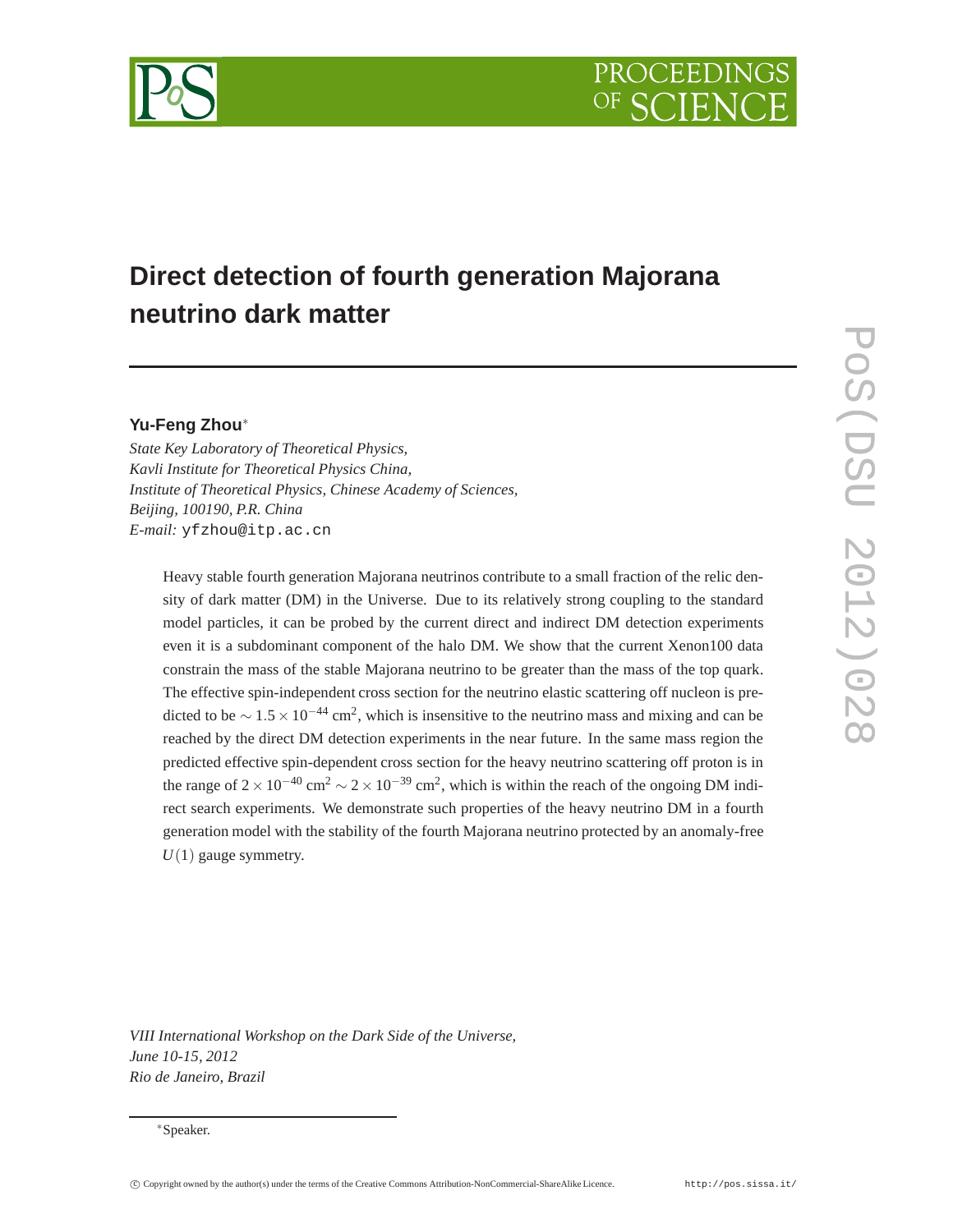Models with chiral fourth generation fermions are among the simplest and well-motivated extensions of the standard model (SM) and have been extensively studied [1]. The condition for CP symmetry violation in the SM requires at least three generations of fermions [2]. But, there is no upper limit on the number of generations from the first principle. In the SM the amount of CP violation is not large enough to explain the baryon-antibaryon asymmetry in the Universe. The inclusion of fourth generation quarks leads to two extra CP phases in quark sector and possible larger CP violation [3], which is helpful for electroweak baryogenesis. With very massive quarks in the fourth generation, it has been proposed that the electroweak symmetry breaking may become a dynamical feature of the SM [4–7].

Heavy stable neutrinos with mass greater than  $\sim 1$  GeV are possible candidates for the cold DM [8, 9]. However, if the neutrino is the dominant component of the halo DM, the current DM direct search experiments have imposed strong constraints on its mass [10–15]. On the other hand, it is well-known that for a neutrino heavier than  $\sim$  *m*<sub>Z</sub>/2, the cross section for its annihilation is in general too large to reproduce the observed DM relic density. For the neutrino heavier than  $m_W$ , the contribution from  $f\bar{f}$  channels decrease rapidly, but other channels such as  $W^{\pm}W^{\mp}$ ,  $Z^{0}h^{0}$  etc. are opened. For these processes the corresponding cross section does not decrease with the increasing of the neutrino mass, resulting in a relic density always decreases with the growing of the neutrino mass, and a thermal relic density far below the observed total DM relic density [16]. Thus the neutrino DM can only contribute to a small fraction of the relic density of DM and a small fraction of the halo DM density as well. Despite its very low number density in the halo, it can still be probed by the underground DM direct detection experiments due to its relatively strong coupling to the target nuclei, which provides a way to search for new physics beyond the SM complementary to the LHC.

In this talk, we discuss the consequence of this possibility in a model with a fourth generation Majorana neutrino DM. The stability of the fourth Majorana neutrino protected by an additional generation-dependent  $U(1)$  gauge symmetry which is anomaly-free. The details of the analysis can be found in Ref. [17]. We consider a simple extension of the SM with a sequential fourth generation and an additional  $U(1)_F$  gauge symmetry. The  $U(1)$  extensions to the SM are well motivated from the point view of grand unification such as the  $SO(10)$  and  $E_6$  and have rich phenomenology [18] which can be reached by the on going LHC experiments. The flavor contents in the model are given by

$$
q_{iL} = \begin{pmatrix} u_{iL} \\ d_{iL} \end{pmatrix}, \, \ell_{iL} = \begin{pmatrix} v_{iL} \\ e_{iL} \end{pmatrix}, \, u_{iR}, \, d_{iR}, \, v_{iR}, \, e_{iR} \, (i = 1, \dots, 4). \tag{1}
$$

All the fermions in the model are vector-like under the extra gauge interactions associated with  $U(1)_F$ . The  $U(1)_F$  charges of the fermions could be generation-dependent. In order to evade the stringent constraints from the tree-level flavor changing neutral currents (FCNCs), the  $U(1)_F$ charges  $Q_{qi}$  for the first three generation quarks are set to be the same, i.e.  $Q_{qi} = Q_q$ , (*i* = 1,2,3) while  $Q_{q4} = -3Q_q$  for the fourth generation quarks. Similarly, the  $U(1)_F$  charges for the first three generation and the fourth generation leptons are  $Q_L$  and  $-3Q_L$ , respectively. In general,  $Q_q$ and  $Q_L$  can be different. For simplicity, we consider  $Q_q = Q_L = 1$ . With this set of flavor contents and  $U(1)<sub>F</sub>$  charge assignments, it is straight forward to see that the new gauge interactions are anomaly-free. Since the gauge interaction of  $U(1)_F$  is vector-like, the triangle anomalies of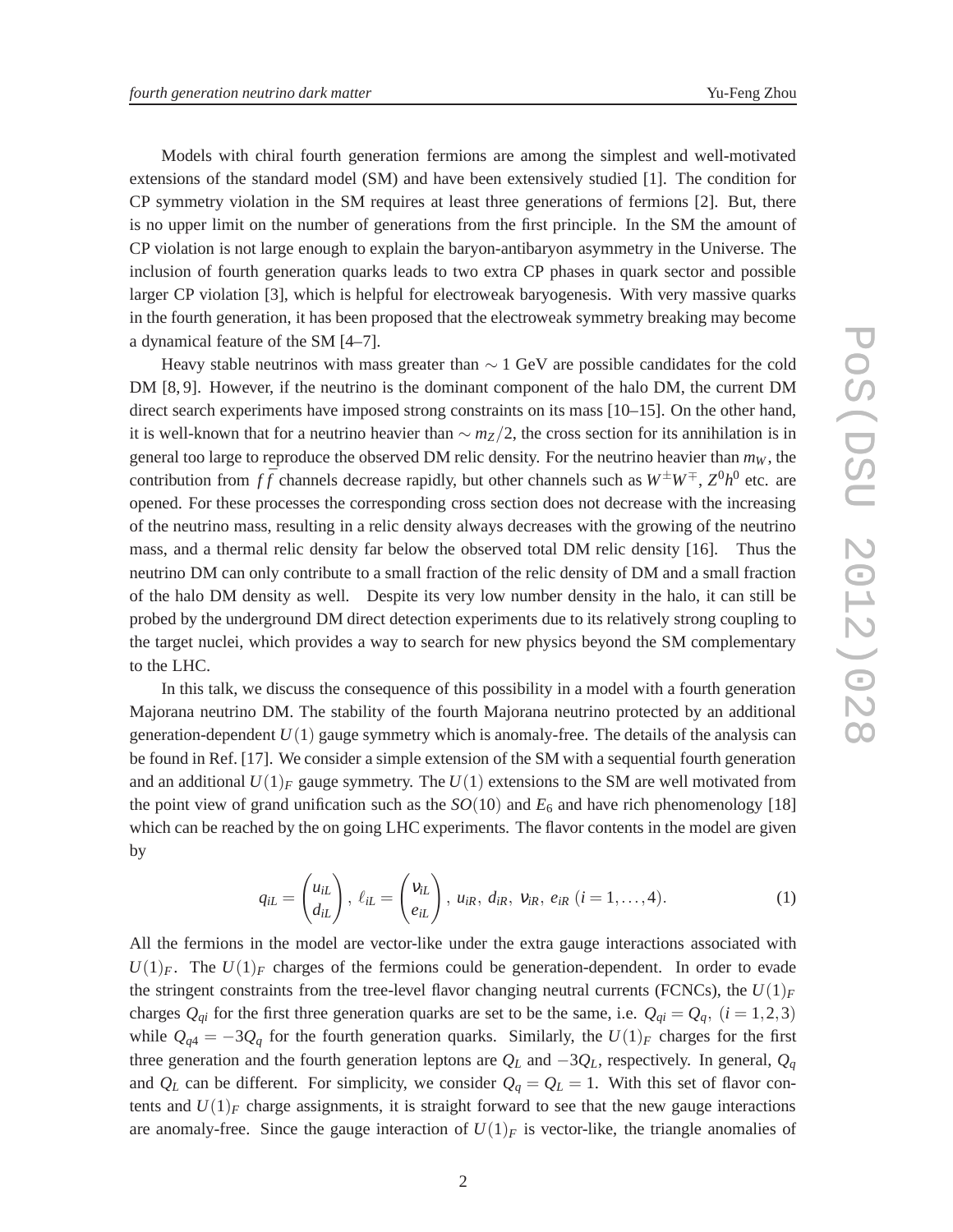$[U(1)_F]^3$ ,  $[SU(3)_C]^2U(1)_F$  and  $[grawity]^2U(1)_F$  are all vanishing. The anomaly of  $U(1)_Y[U(1)_F]^2$ is zero because the  $U(1)_Y$  hypercharges cancel for quarks and leptons separately in each generation, namely  $\sum (-Y_{qL} + Y_{qR}) = 0$  and  $\sum (-Y_{\ell L} + Y_{\ell R}) = 0$ . The anomaly of  $[SU(2)_L]^2 U(1)_F$  is also zero due to the relation  $\sum_{i=1}^{4} Q_{qi} = 0$  and  $\sum_{i=1}^{4} Q_{Li} = 0$ . Thus in this model, the gauge anomalies generated by the first three generation fermions are canceled by that of the fourth generation one, which also gives a motivation for the inclusion of the fourth generation.

The gauge symmetry  $U(1)_F$  is to be spontaneously broken by the Higgs mechanism. For this purpose we introduce two SM singlet scalar fields  $\phi_{a,b}$  which carry the  $U(1)_F$  charges  $Q_a = -2Q_L$ and  $Q_b = 6Q_L$  respectively. The  $U(1)_F$  charges of  $\phi_{a,b}$  are arranged such that  $\phi_a$  can have Majorana type of Yukawa couplings to the right-handed neutrinos of the first three generations  $v_{iR}$  ( $i = 1,2,3$ ) while  $\phi_b$  only couples to the fourth generation neutrino  $v_{4R}$ . After the spontaneous symmetry breaking, the two scalar fields obtain vacuum expectation values (VEVs)  $\langle \phi_{a,b} \rangle = v_{a,b}/\sqrt{2}$ . The relevant interactions in the model are given by

$$
\mathcal{L} = \bar{f}_i i \gamma^{\mu} D_{\mu} f_i + (D_{\mu} \phi_a)^{\dagger} (D_{\mu} \phi_a) + (D_{\mu} \phi_b)^{\dagger} (D_{\mu} \phi_b) - Y_{ij}^{d} \bar{q}_{iL} H d_{iR} - Y_{ij}^{u} \bar{q}_{iL} \tilde{H} u_{iR} - Y_{ij}^{e} \bar{\ell}_{iL} H e_{iR} - Y_{ij}^{v} \bar{\ell}_{iL} \tilde{H} v_{iR} - \frac{1}{2} Y_{ij}^{m} \overline{v_{iR}} \phi_a v_{jR} \ (i, j = 1, 2, 3) - \frac{1}{2} Y_{4}^{m} \overline{v_{4R}} \phi_b v_{4R} - V(\phi_a, \phi_b, H) + \text{H.c.}
$$
 (2)

where  $f_i$  stand for left- and right-handed fermions, and *H* is the SM Higgs doublet.  $D_\mu f_i =$  $(\partial_\mu - ig_1 \tau^a W^a_\mu - iY g_2 B_\mu - iQ_f g_F Z^f_\mu) f_i$  is the covariant derivative with  $Z^f_\mu$  the extra gauge boson associated with the  $U(1)_F$  gauge symmetry, and  $g_F$  the corresponding gauge coupling constant. Since  $\phi_{a,b}$  are SM singlets, they do not play any role in the electroweak symmetry breaking. Thus *Z* ′ obtains mass only from the VEVs of the scalars

$$
m_{Z'}^2 = g_F^2 (Q_a^2 v_a^2 + Q_b^2 v_b^2). \tag{3}
$$

From the  $U(1)_F$  charge assignments in the model, the four by four Yukawa coupling matrix is constrained to be of the block diagonal form  $3 \otimes 1$  in the generation space. Since the  $U(1)<sub>F</sub>$  charges are the same for the fermions in the first three generation, there is no tree level FCNC induced by the *Z* ′ -exchange in the physical basis after diagonalization. Thus a number of constraints from the low energy flavor physics such as the neutral meson mixings and the  $b \rightarrow s\gamma$  can be avoided.

The direct search for the process  $e^+e^- \to Z' \to \ell^+\ell^-$  at the LEP-II leads to a lower bound on the ratio of the mass to the coupling to leptons:  $M_{Z'}/g_F \ge 6$  TeV [19] for vector-like interactions, which corresponds to a more stringent lower bound:  $\sqrt{Q_a^2 v_a^2 + Q_b^2 v_b^2} \ge 6$  TeV. The current searches for narrow resonances in the Drell-Yan process  $pp \to Z' \to \ell^+ \ell^-$  at the LHC impose an alternative bound on the mass and the couplings of the *Z'* boson. For a model with sequential neutral gauge boson  $Z'_{SSM}$  which by definition has the same couplings as that for the SM  $Z^0$  boson [18], the latest lower bounds on its mass  $M_{Z'_{SSM}}$  is 1.94 TeV from CMS [20] and 1.83 TeV from ATLAS [21] respectively. The bound on  $M_{Z'_{SSM}}$  can be translated into the bound on the mass and couplings of the *Z'* in this model. For instance,  $g_F \lesssim 0.029$  for  $M_{Z'} = 1.44$  TeV and  $g_F \lesssim 0.0051$  for  $M_{Z'} = 0.94$ TeV, respectively.

The fourth generation neutrinos obtain both Dirac and Majorana mass terms through the vacuum expectation values (VEVs) of *H* and  $\phi_b$ . In the basis of  $(v_L, v_R^c)^T$  the mass matrix for the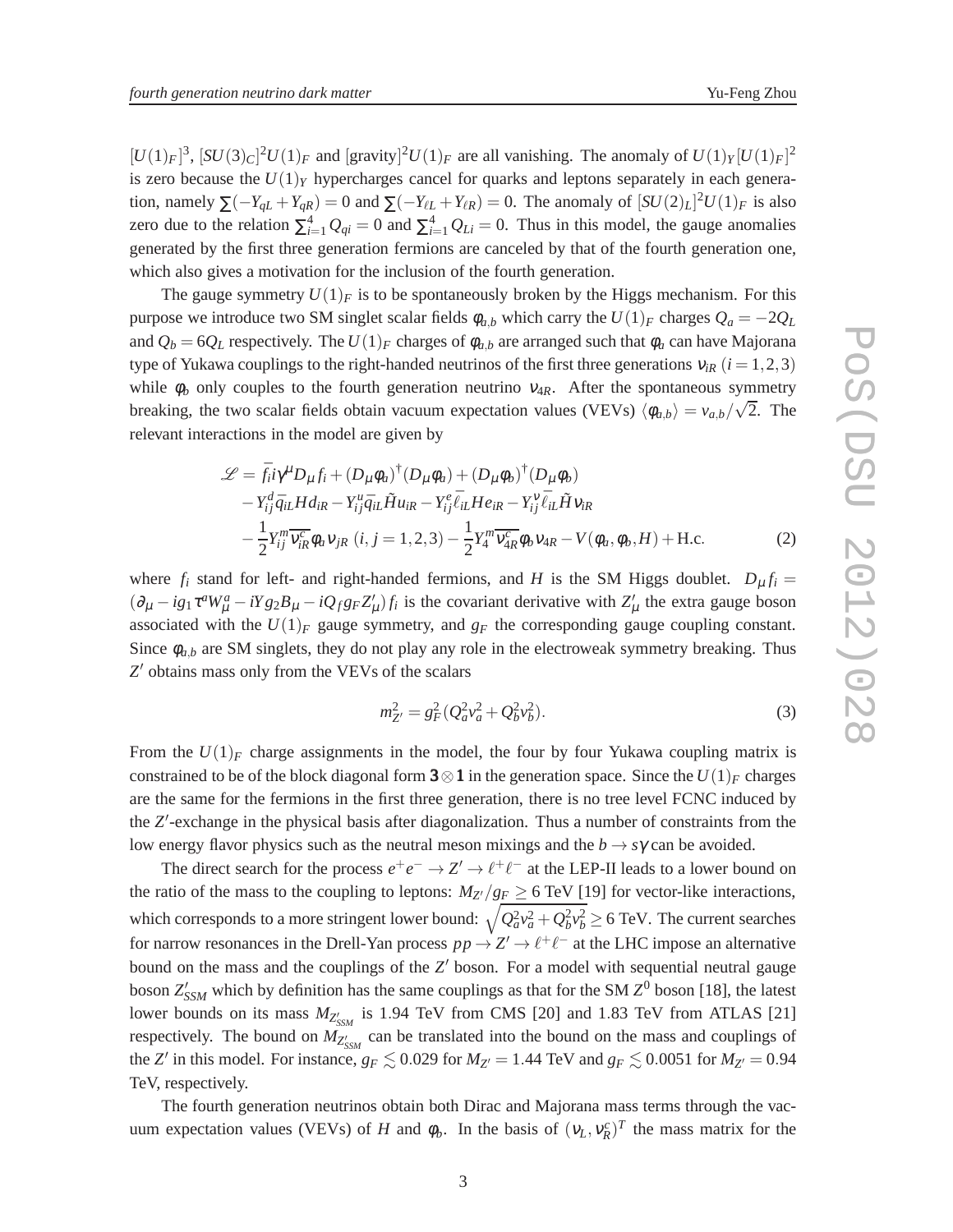fourth neutrino is given by

$$
m_V = \begin{pmatrix} 0 & m_D \\ m_D & m_M \end{pmatrix},\tag{4}
$$

where  $m_D = Y_4^V v_H / \sqrt{2}$  with  $v_H = 246$  GeV and  $m_M = Y_4^m v_{\phi_b} / \sqrt{2}$ . The left-handed components  $(v_{1L}^{(m)}$  $\mathcal{N}_{1L}^{(m)}, \mathcal{V}_{2L}^{(m)}$  $2L^{(m)}$ ) of the two mass eigenstates are related to the ones in the flavor eigenstates by a rotation angle θ

$$
\mathbf{v}_{1L}^{(m)} = -i(c_{\theta}\mathbf{v}_L - s_{\theta}\mathbf{v}_R^c), \quad \mathbf{v}_{2L}^{(m)} = s_{\theta}\mathbf{v}_L + c_{\theta}\mathbf{v}_R^c,\tag{5}
$$

where  $s_{\theta} \equiv \sin \theta$  and  $c_{\theta} \equiv \cos \theta$ . The value of  $\theta$  is defined in the range  $(0, \pi/4)$  and is determined by

$$
\tan 2\theta = \frac{2m_D}{m_M},\tag{6}
$$

with  $\theta = 0 \ (\pi/4)$  corresponding to the limit of minimal (maximal) mixing. The phase *i* is introduced to render the two mass eigenvalues real and positive. The two Majorana mass eigenstates are  $\chi_1 = v_{1L}^{(m)} + v_{1L}^{(m)c}$  $y_{1L}^{(m)c}$  and  $\chi_2 = v_{2L}^{(m)} + v_{2L}^{(m)c}$  $2L^{(m)c}$ , respectively. The masses of the two neutrinos are given by  $m_{1,2} = (\sqrt{m_M^2 + 4m_D^2} \mp m_M)/2$ . In terms of the mixing angle  $\theta$  they can be rewritten as  $m_1 = (s_{\theta}/c_{\theta})m_D$  and  $m_2 = (c_{\theta}/s_{\theta})m_D$ . with  $m_1 \leq m_2$ . Note that for all the possible values of  $\theta$ the lighter neutrino mass eigenstate  $\chi_1$  consists of more left-handed neutrino than the right-handed one, which means that  $\chi_1$  always has sizable coupling to the SM  $Z^0$  boson. Therefore the LEP-II bound on the mass of stable neutrino is always valid for  $\chi_1$ , which is insensitive to the mixing angle.

As the fermions in the first three generations and the fourth generation have different  $U(1)_F$ charges, the fourth generation fermions cannot mix with the ones in the first three generations through Yukawa interactions. After the spontaneous breaking down of  $U(1)_F$ , there exists a residual  $Z_2$  symmetry for the fourth generation fermions which protect the fourth neutrino  $\chi_1$  to be a stable particle if it is lighter than the fourth generation charged lepton *e*4, which makes it a possible dark matter candidate.

The thermal relic density of  $\chi_1$  is related to its annihilation cross section at freeze out. We numerically calculate the cross sections for  $\chi_1 \chi_1$  annihilation into all the relevant final states using CalHEP 2.4 [22]. In Fig. 1, we show the quantity  $r_{\Omega} \equiv \Omega_{\chi_1} / \Omega_{DM}$  the ratio of the relic density of  $\chi_1$  to the observed total DM relic density  $\Omega_{DM}h^2 = 0.110 \pm 0.006$  [23] as function of the mass of  $\chi_1$  for different values of the mixing angle  $\theta$ . The results show a significant dependence on the mixing angle  $\theta$ . For smaller mixing angle  $\theta$  the couplings between  $\chi_1$  and gauge bosons  $W^{\pm}$ , Z are stronger, resulting in a smaller relic density. The results also clearly show that due to the large annihilation cross section,  $\chi_1$  cannot make up the whole DM in the Universe.  $\chi_1$  can contribute to  $\sim$  20 – 40% of the total DM relic density when its mass is around 80 GeV. But for  $m_1 \gtrsim m_t$ , it can contribute only a few percent or less to the whole DM.

However, since  $\chi_1$  has strong couplings to  $h^0$  and  $Z^0$ , even in the case that the number density of  $\chi_1$  is very low in the DM halo, it is still possible that it can be detected by its elastic scattering off nucleus in direct detection experiments. Given the difficulties in detecting such a neutral and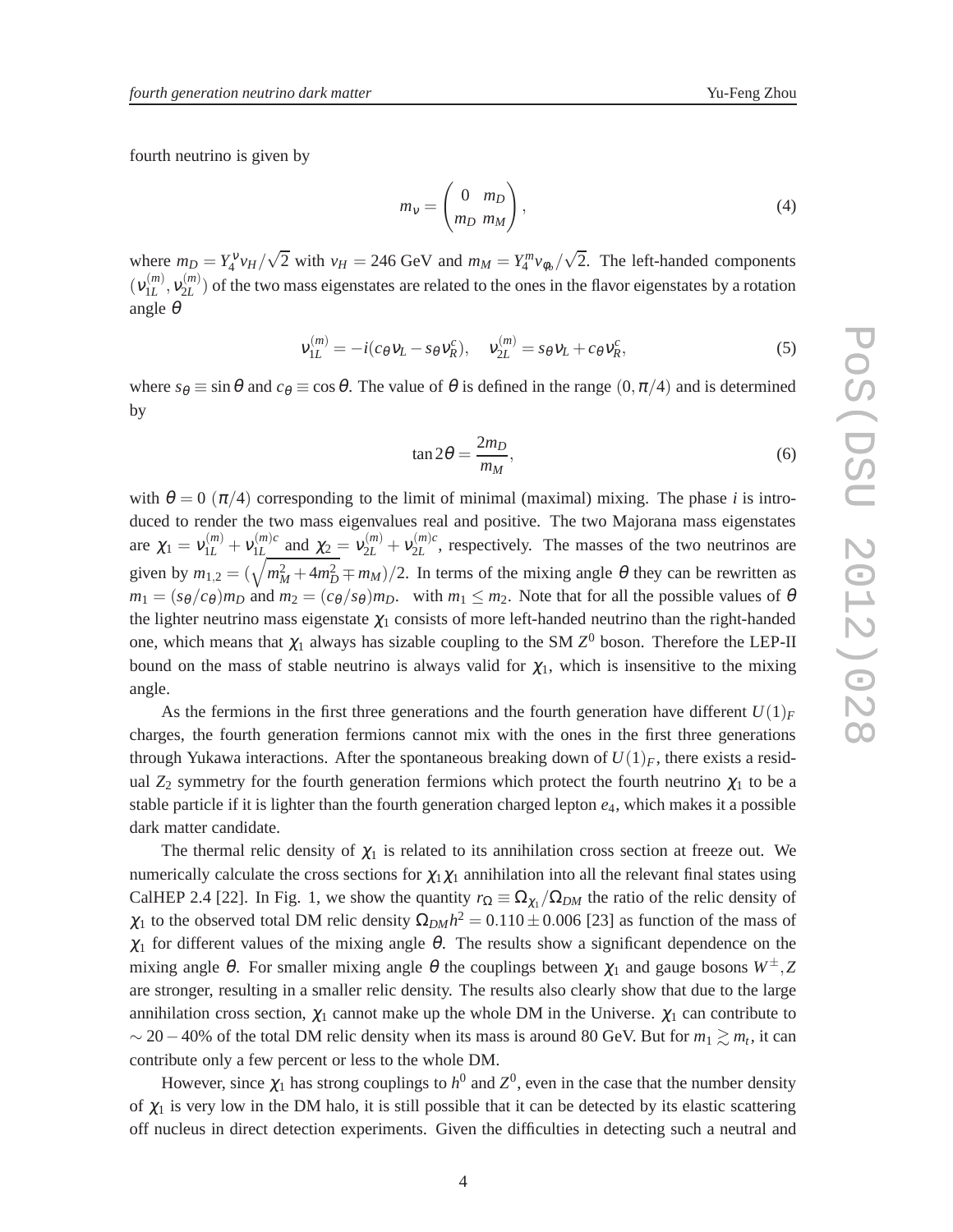

**Figure 1:** The rescaled  $\chi_1$  relic density  $r_{\Omega}$  as function of the mass of  $\chi_1$ . The shaded region is excluded by the LEP-II experiments.

stable particle at the LHC, there is a possibility that the stable fourth generation neutrino could be first seen at the DM direct detection experiments.

The generic formula for the differential event rate of DM-nucleus scattering per nucleus mass is given by

$$
\frac{dN}{dE_R} = \frac{\rho_{DM}\sigma_N}{2m_{DM}\mu_N^2} F^2(E_R) \int_{v_{min}}^{v_{esc}} d^3 v \frac{f(v)}{v},\tag{7}
$$

where  $E_R$  is the recoil energy,  $\sigma_N$  is the scattering cross section corresponding to the zero momentum transfer,  $m_{DM}$  is the mass of the DM particle,  $\mu_N = m_{DM} m_N/(m_{DM} + m_N)$  is the DM-nucleus reduced mass,  $F(E_R)$  is the form factor, and  $f(v)$  is the velocity distribution function of the halo DM. The local DM density  $\rho_{DM}$  is often set to be equal to  $\rho_0 \simeq 0.3 \text{ GeV}/\text{cm}^3$  which is the local DM density inferred from astrophysics based on a smooth halo profile. Since the neutrino DM can only contribute to a small fraction of the relic density of DM, it is likely that it also contributes to a small fraction of the halo DM density, namely, its local density  $\rho_1$  is much smaller than  $\rho_0$ . We assume that  $\rho_1$  is proportional to the relic density of  $\chi_1$  in the Universe, namely

$$
r_{\rho} \equiv \frac{\rho_1}{\rho_0} \approx \frac{\Omega_{\chi_1}}{\Omega_{DM}},\tag{8}
$$

or  $r_p \approx r_\Omega$ . Consequently, the expected event rates of the DM-nucleus elastic scattering will be scaled down by  $r_p$ . In order to directly compare the theoretical predictions with the reported experimental upper limits which are often obtained under the assumption that the local DM particle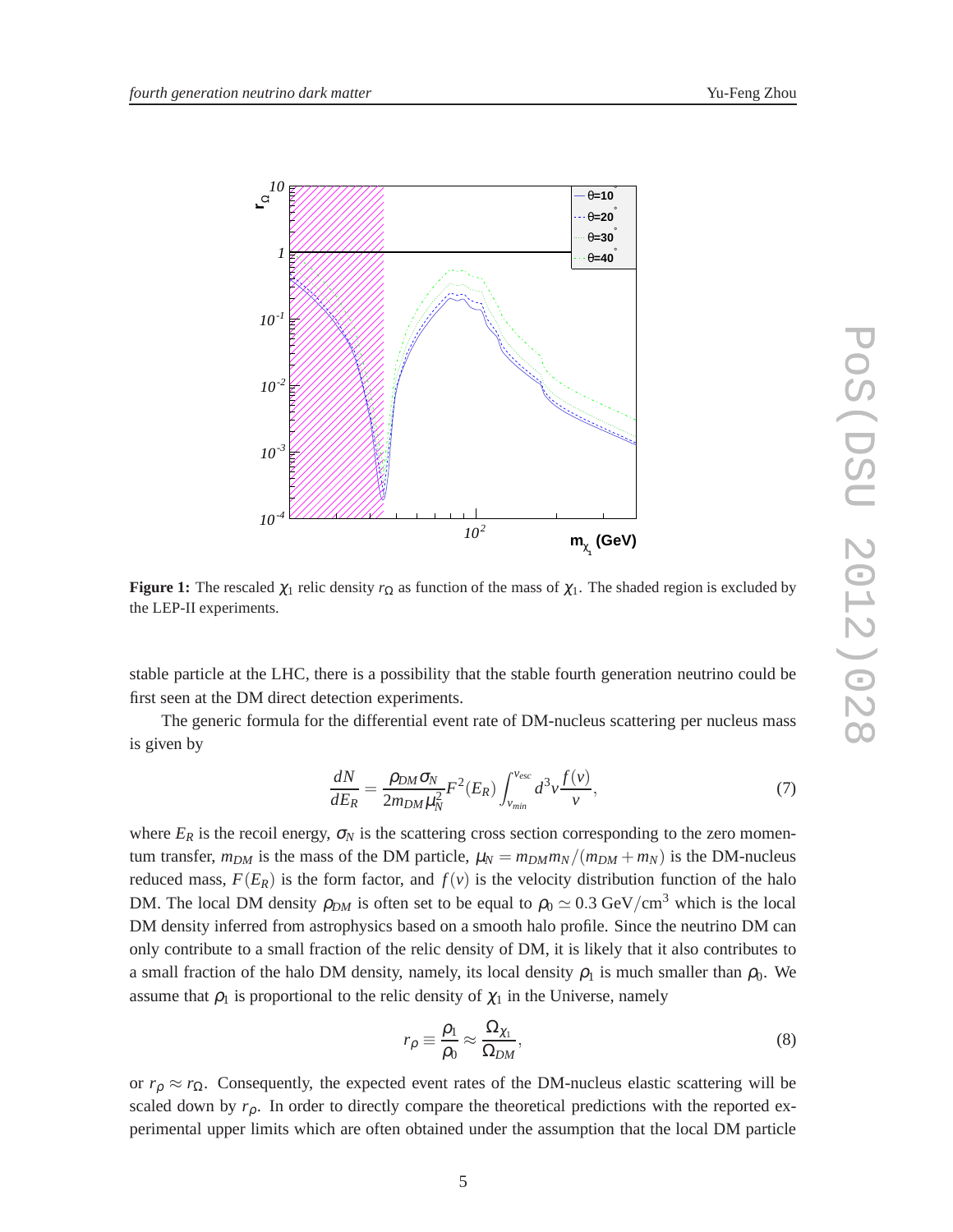density is  $\rho_0$ , we shall calculate the rescaled elastic scattering cross section

$$
\tilde{\sigma} \equiv r_{\rho} \sigma \approx r_{\Omega} \sigma, \tag{9}
$$

which corresponds to the event rate to be seen at the direct detection experiments. Note that  $\tilde{\sigma}$ depends on the mass of  $\chi_1$  through the ratio  $r_\rho$  even when  $\sigma$  is mass-independent. The spinindependent DM-nucleon elastic scattering cross section in the limit of zero momentum transfer is given by [24]

$$
\sigma_n^{SI} = \frac{4\mu_n^2}{\pi} \frac{[Zf_p + (A - Z)f_n]^2}{A^2},\tag{10}
$$

where *Z* and  $A$  − *Z* are the number of protons and neutrons within the target nucleus, respectively.  $\mu_n = m_1 m_n/(m_1 + m_n)$  is the DM-nucleon reduced mass. The couplings between DM and the proton (neutron) read

$$
f_{p(n)} = \sum_{q=u,d,s} f_{Tq}^{p(n)} a_q \frac{m_{p(n)}}{m_q} + \frac{2}{27} f_{TG}^{p(n)} \sum_{q=c,b,t} a_q \frac{m_{p(n)}}{m_q},\tag{11}
$$

with  $f_{Tq}^{p(n)}$  the DM coupling to light quarks and  $f_{TG}^{p(n)} = 1 - \sum_{q=u,d,s} f_{Tq}^{p(n)}$ . The coefficient  $a_q$  in the model is given by

$$
a_q = c_\theta^2 \frac{m_1 m_q}{v_H^2 m_h^2}.\tag{12}
$$

The value of  $a_q$  is proportional to  $m_1$ , thus larger elastic scattering cross section is expected for heavier  $\chi_1$ . The quark mass  $m_q$  in the expression of  $a_q$  cancels the one in the expression of  $f_{p(n)}$ . Thus there is no quark mass dependence in the calculations.

In Fig. 2 we give the predicted spin-independent effective cross sections  $\tilde{\sigma}_n^{SI}$  for the fourth generation neutrino elastic scattering off nucleon as function of its mass for different values of the mixing angle  $\theta$ . One sees that even after the inclusion of the rescaling factor  $r_{\rho}$ , the current Xenon100 data can still rule out a stable fourth generation neutrino in the mass range 55 GeV  $\lesssim$  $m_1 \lesssim 175$  GeV which corresponds to  $r_\Omega \lesssim 1\%$ . Thus the stable fourth generation neutrino must be heavier than the top quark, and can only contribute to a small fraction of the total DM relic density On the other hand, for  $m_{\chi_1} \gtrsim 200$  GeV, the cross section does not decrease with  $m_{\chi_1}$  increasing, and is nearly a constant  $\tilde{\sigma}_n^{SI} \approx 1.5 \times 10^{-44} \text{cm}^2$  in the range 200 GeV  $\lesssim m_{\chi_1} \lesssim 400$  GeV. This is due to the enhanced Yukawa coupling between the fourth generation neutrino and the Higgs boson which is proportional to  $m_{\chi_1}$ , as it is shown in the expression of  $a_q$ . Similar conclusions are expected for other models in which DM particles interact with SM particles through Higgs portal, for instance, the singlet scalar DM in extensions of left-right symmetry model [25–28]. One can see from the Fig. 2 that the result is not sensitive to the mixing angle  $\theta$  either, which is due to the compensation of the similar dependencies on  $\theta$  in the relic density. For instance, the cross sections for the  $W^{\pm}W^{\mp}$ and  $Z^0Z^0$  channel of  $\chi\chi$  annihilation are proportional to  $c^4_\theta$ , which compensates the  $\theta$ -dependence in the  $a_q$  for the elastic scattering processes.

The Majorana neutrino DM contributes also to spin-dependent elastic scattering cross section through axial-vector interaction induced by the exchange of the  $Z^0$  boson. At zero momentum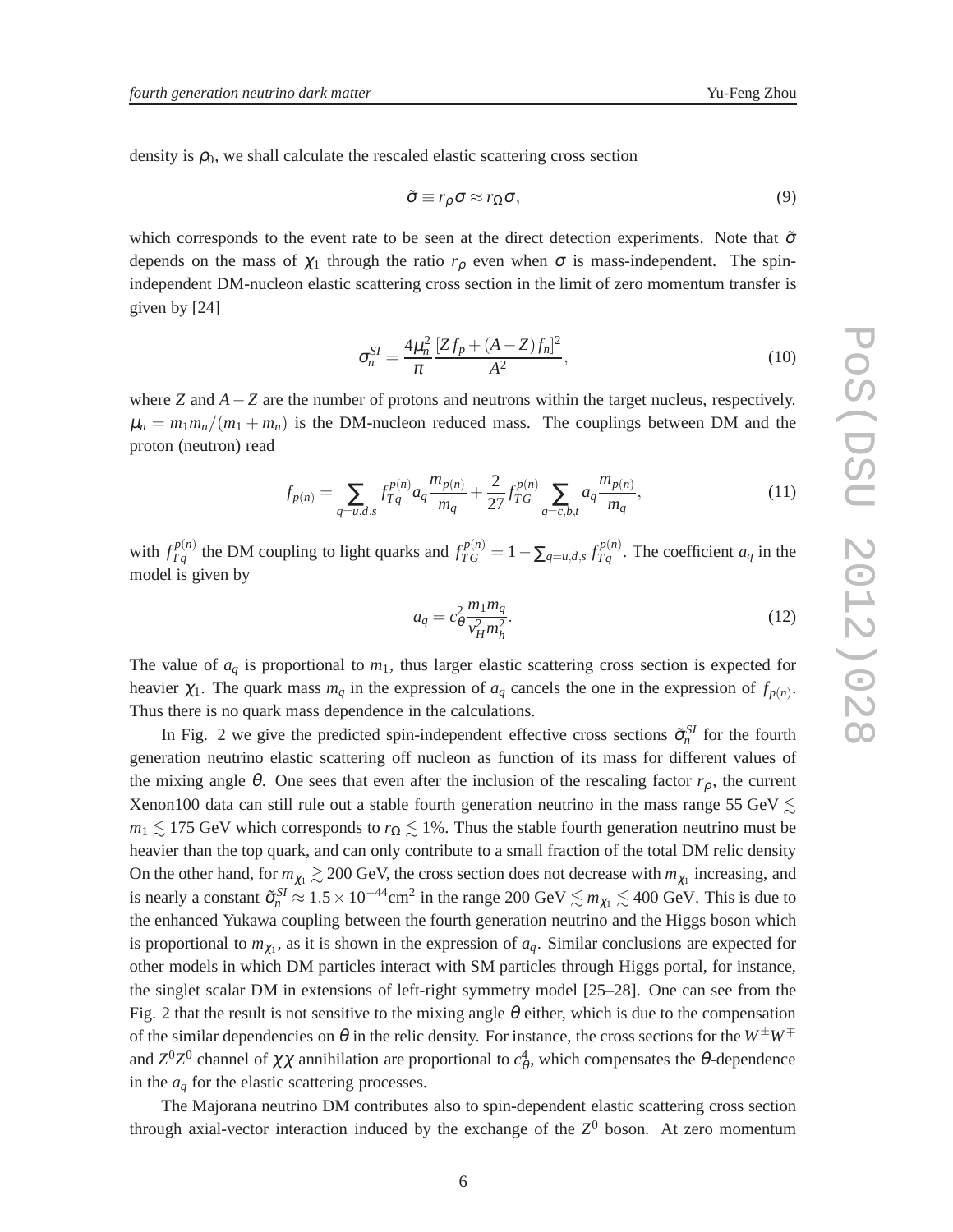

**Figure 2:** Effective spin-independent cross section  $\tilde{\sigma}_n^{SI}$  which is  $\sigma_n^{SI}$  rescaled by  $r_\rho \approx r_\Omega$  for  $\chi_1$  elastically scattering off nucleon as function of the mass of  $\chi_1$ . Four curves correspond to the mixing angle  $\theta = 10°$ (solid), 20°(dashed), 30°(dotted) and 40°(dot-dashed) respectively. The current upper limits from CDMS [29] and Xenon100 [30] experiments are also shown.

transfer, the spin-dependent cross section has the following form [24]

$$
\sigma_N^{SD} = \frac{32}{\pi} G_F^2 \mu_n^2 \frac{J+1}{J} \left( a_p \langle S_p \rangle + a_n \langle S_n \rangle \right)^2, \tag{13}
$$

where *J* is the spin of the nucleus,  $a_{p(n)}$  is the DM effective coupling to proton (neutron) and  $\langle S_{p(n)} \rangle$  the expectation value of the spin content of the nucleon within the nucleus.  $G_F$  is the Fermi constant. The coupling  $a_{p(n)}$  can be written as

$$
a_{p(n)} = \sum_{u,d,s} \frac{d_q}{\sqrt{2}G_F} \Delta_q^{p(n)},\tag{14}
$$

where  $d_q$  is the DM coupling to quark and  $\Delta_q^{p(n)}$  is the fraction of the proton (neutron) spin carried by a given quark  $q$ . The coefficients  $d_q$  in this model are given by

$$
d_u = -d_d = -d_s = \frac{G_F}{\sqrt{2}}.
$$
\n(15)

For the axial-vector interactions, the coupling strengths do not depend on the electromagnetic charges of the quarks.

In Fig. 3 we show the predicted effective spin-dependent DM-neutron cross section  $\tilde{\sigma}_n^{SD}$  as function of the neutrino mass for different mixing angles, together with various experimental upper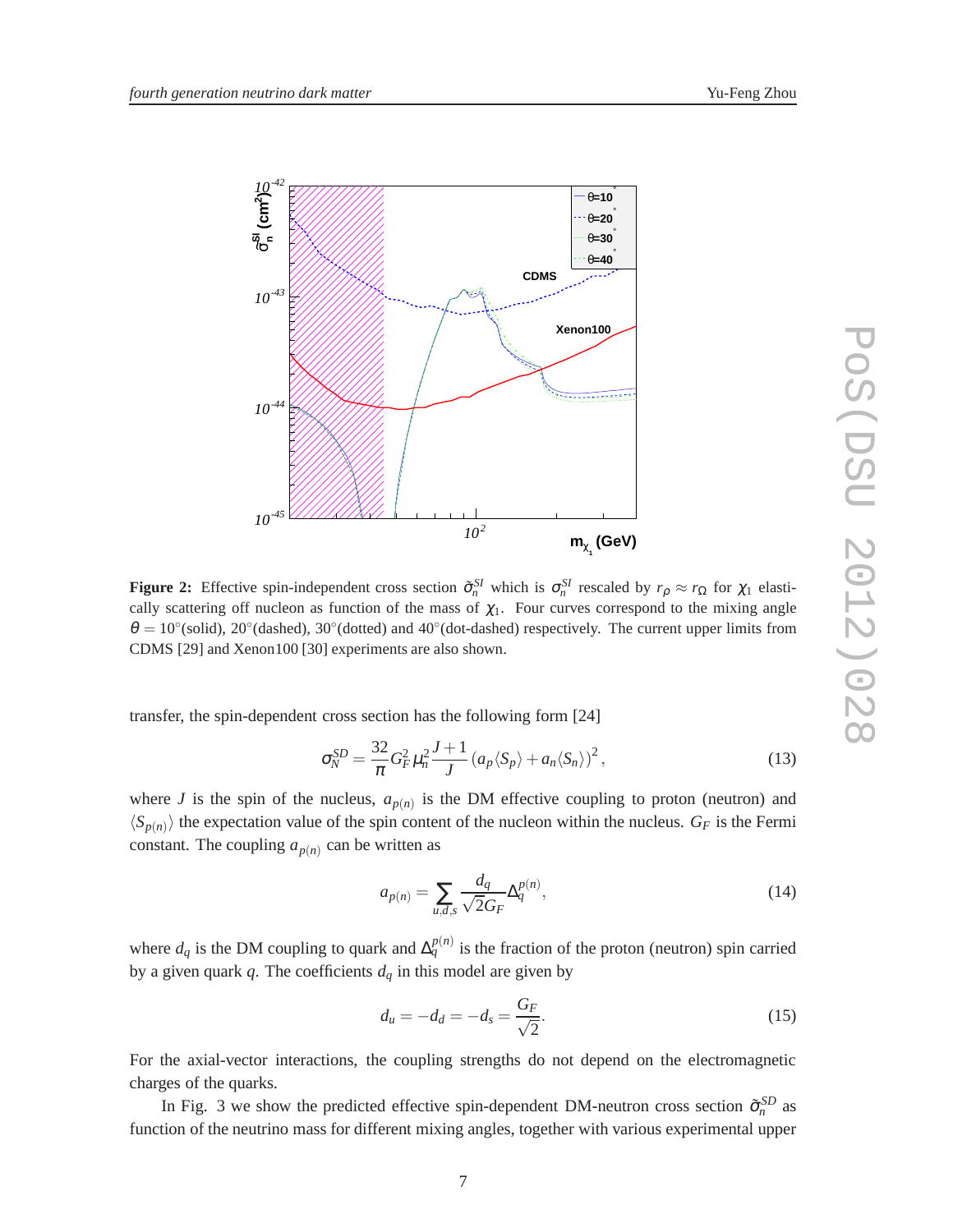

**Figure 3:** Effective spin-dependent cross section  $\tilde{\sigma}_n^{SD}$  which is  $\sigma_n^{SD}$  rescaled by  $r_\rho \approx r_\Omega$  for  $\chi_1$  elastically scattering off neutron as function of the mass of  $\chi_1$ . Four curves correspond to the mixing angle  $\theta =$ 10° (solid), 20° (dashed), 30° (dotted) and 40° (dot-dashed) respectively. The current upper limits from various experiments such as KIMS [34], CDMS [35] and Xenon10 [14] are also shown.

limits. Since  $\sigma_n^{SD}$  is independent of  $m_{\chi_1}$ , the dependency of  $\tilde{\sigma}_{p(n)}^{SD}$  on the neutrino mass comes from the dependency of  $r_{\rho}$  on  $m_{\chi_1}$ , which can be seen by comparing Fig. 3 with Fig. 1. The Xenon10 data is able to exclude the neutrino DM in the mass range 60 GeV  $\lesssim m_{\gamma_1} \lesssim 120$  GeV, which is not as strong as that from the Xenon100 data on spin-independent elastic scattering cross section. For a heavy neutrino DM with mass in the range 200 GeV  $\lesssim m_{\chi_1} \lesssim 400$  GeV the predicted spin-dependent cross section is between  $10^{-40}$  cm<sup>2</sup> and  $10^{-39}$  cm<sup>2</sup>.

In Fig. 4 we give the predicted spin-dependent DM-proton cross section  $\tilde{\sigma}_p^{SD}$ . The cross sections for Majorana neutrino DM scattering off proton and neutron are quite similar, which is due to the fact that the relative opposite signs in  $\Delta_u$  and  $\Delta_d$  are compensated by the opposite signs in  $d_u$  and  $d_n$ . So far the most stringent limit on the DM-proton spin-dependent cross section is reported by the SIMPLE experiment [31]. The SIMPLE result is able to exclude the mass range 50 GeV  $\lesssim m_{\chi_1} \lesssim 150$  GeV, which is compatible with the constraints from Xenon100. In Fig. 4, we also show the upper limits from indirect searches using up-going muons which are related to the annihilation of stable fourth generation neutrinos captured in the Sun. The limit from the Super-K experiment is obtained with the assumption that 80% of the DM annihilation products are from  $b\bar{b}$ , 10% from  $c\bar{c}$  and 10% from  $\tau\bar{\tau}$  respectively [32]. In the range 170 GeV  $\lesssim m_{\chi_1} \lesssim 400$  GeV, the limit from Super-K is  $\sim$  5  $\times$   $10^{-39}$  cm<sup>2</sup>. The IceCube sets a stronger limit  $\tilde{\sigma}_p^{SD} \le 2 \times 10^{-40}$  cm<sup>2</sup> for the DM mass at 250 GeV [33]. This limit is obtained with the assumption that the DM annihilation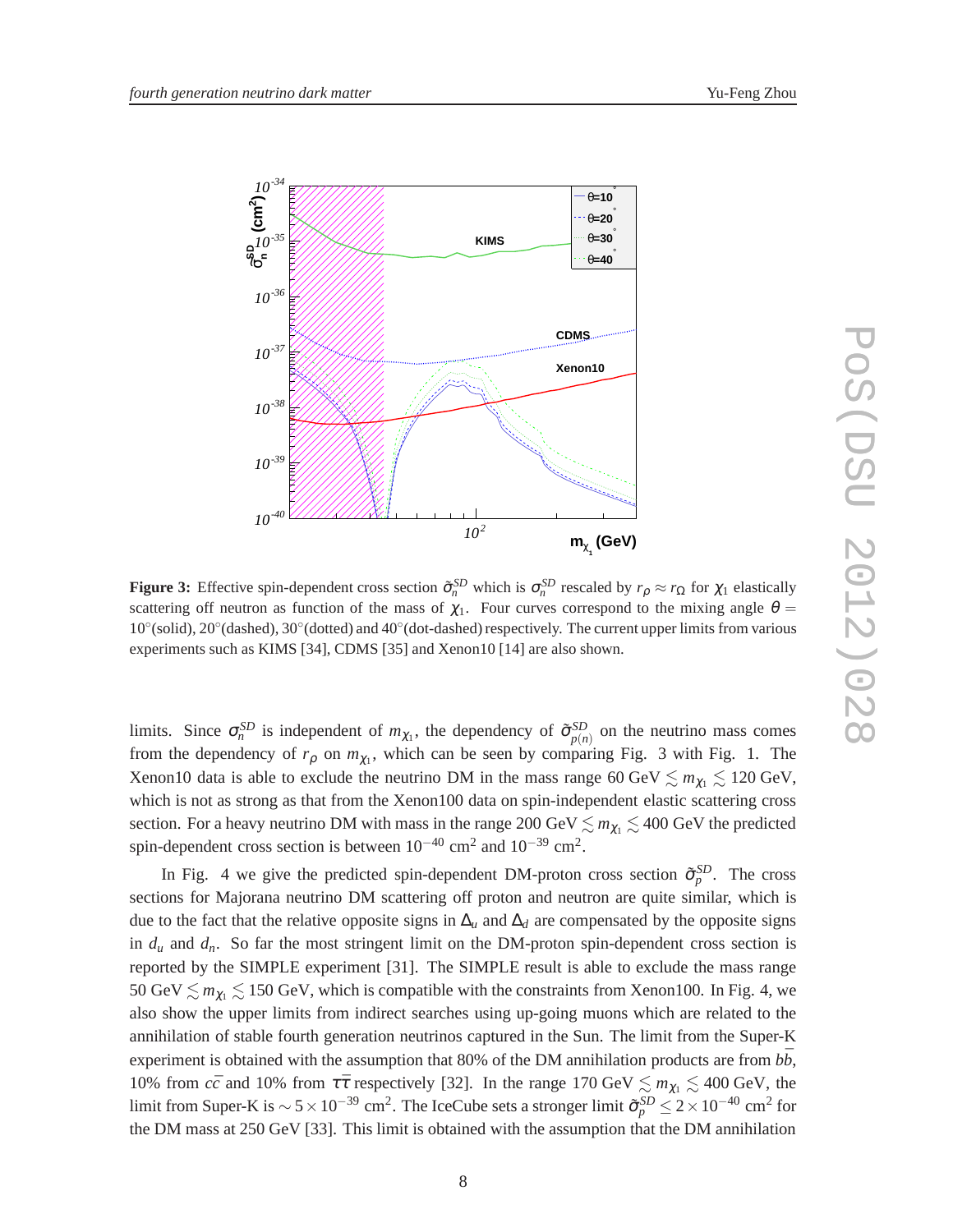

**Figure 4:** Effective spin-dependent cross section  $\tilde{\sigma}_p^{SD}$  which is  $\sigma_p^{SD}$  rescaled by  $r_\rho \approx r_\Omega$  for  $\chi_1$  elastically scattering off proton as function of the mass of  $\chi_1$ . Four curves correspond to the mixing angle  $\theta = 10°$ (solid), 20°(dashed), 30°(dotted) and 40°(dot-dashed) respectively. The current upper limits from various experiments such as KIMS [34], CDMS [35], Xenon10 [14], Coupp [36], Picasso [37], SIM-PLE [38], SuperK [32], and IceCube [33] are also shown.

products are dominated by  $W^{\pm}W^{\mp}$ . If the annihilation products are dominated by  $b\bar{b}$ , the limit is much weaker, for instance  $\tilde{\sigma}_p^{SD} \le 5 \times 10^{-38}$  cm<sup>2</sup> for the DM mass at 500 GeV [33]. Note that in this model, the dominant final state is  $Z^0h^0$ . The expected limit should be somewhere in between. Nevertheless, the IceCube has the potential to test these predictions.

In summary, we have investigated the properties of stable fourth generation Majorana neutrinos as dark matter particles. Although they contribute to a small fraction of the whole DM in the Universe, they can still be easily probed by the current direct detection experiments due to their relatively strong couplings to the SM particles. We have considered a fourth generation model with the stability of the fourth Majorana neutrino protected by an additional generation-dependent  $U(1)$ gauge symmetry. We have shown that the current Xenon100 data constrain the mass of the stable Majorana neutrino to be greater than the mass of the top quark. For a stable Majorana neutrino heavier than the top quark, the effective spin-independent cross section for the elastic scattering off nucleon is found to be insensitive to the neutrino mass and is predicted to be around  $10^{-44}$  cm<sup>2</sup>, which can be reached by the direct DM search experiments in the near future. The predicted effective spin-dependent cross section for the heavy neutrino scattering off proton is in the range  $10^{-40}$  cm<sup>2</sup>  $\sim 10^{-39}$  cm<sup>2</sup>, which can be tested by the ongoing DM indirect search experiments such as IceCube. This work is supported in part by the National Basic Research Program of China (973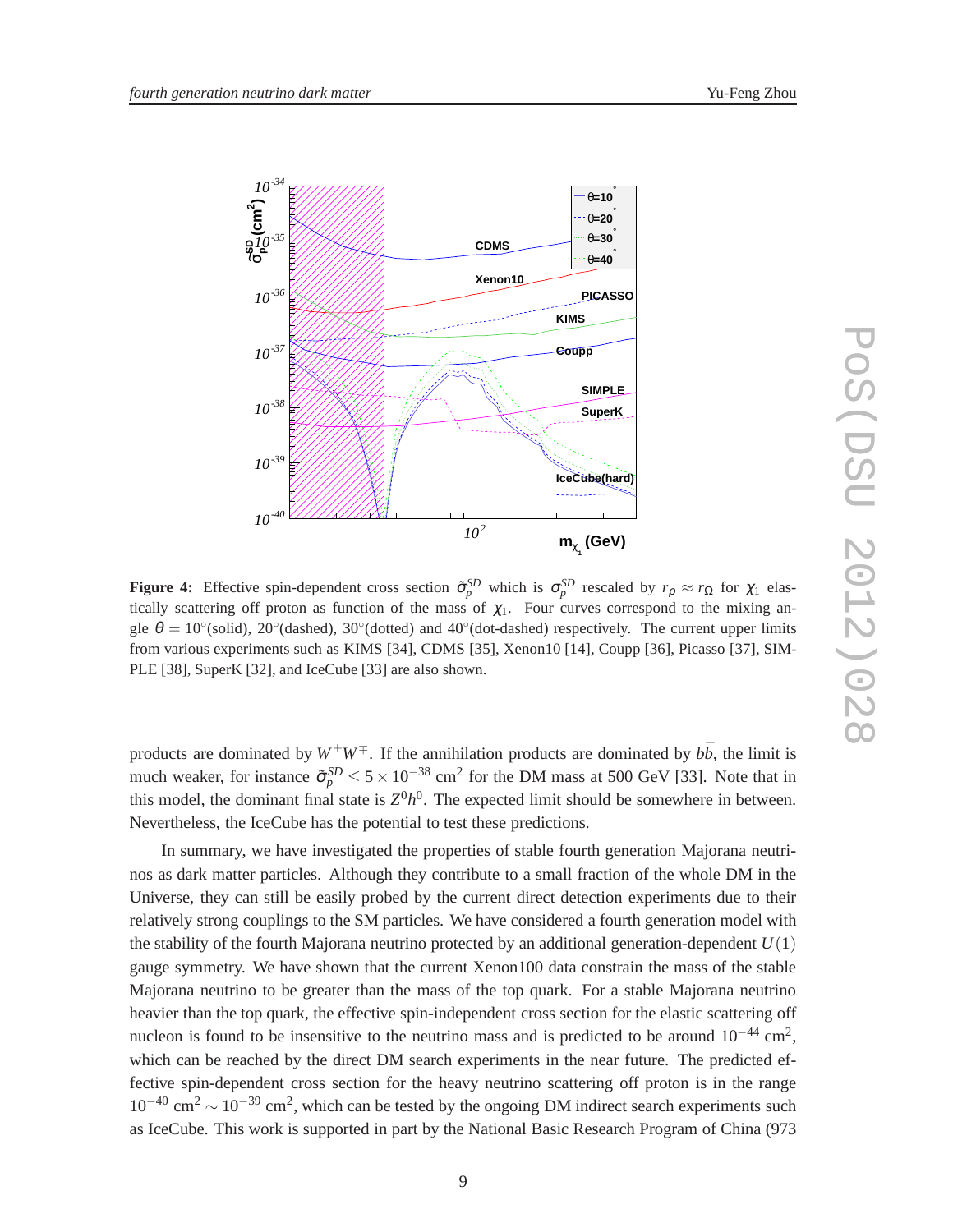Program) under Grants No. 2010CB833000; the National Nature Science Foundation of China (NSFC) under Grants No. 10975170, No. 10821504 and No. 10905084; and the Project of Knowledge Innovation Program (PKIP) of the Chinese Academy of Science.

## **References**

- [1] P. H. Frampton, P. Q. Hung, and M. Sher, *Quarks and leptons beyond the third generation*, *Phys. Rept.* **330** (2000) 263, [hep-ph/9903387].
- [2] M. Kobayashi and T. Maskawa, *CP Violation in the Renormalizable Theory of Weak Interaction*, *Prog. Theor. Phys.* **49** (1973) 652–657.
- [3] W.-S. Hou, *CP Violation and Baryogenesis from New Heavy Quarks*, *Chin. J. Phys.* **47** (2009) 134, [arXiv:0803.1234].
- [4] B. Holdom, *heavy quarks and electroweak symmetry breaking*, *Phys. Rev. Lett.* **57** (1986) 2496.
- [5] J. Carpenter, R. Norton, S. Siegemund-Broka, and A. Soni, *properties of a composite higgs particle in a dynamically broken formulation of the standard model*, *Phys. Rev. Lett.* **65** (1990) 153–156.
- [6] C. T. Hill, M. A. Luty, and E. A. Paschos, *Electroweak symmetry breaking by fourth generation condensates and the neutrino spectrum*, *Phys.Rev.* **D43** (1991) 3011–3025.
- [7] P. Q. Hung and C. Xiong, *Renormalization Group Fixed Point with a Fourth Generation: Higgs-induced Bound States and Condensates*, *Nucl. Phys.* **B847** (2011) 160–178, [arXiv:0911.3890].
- [8] B. W. Lee and S. Weinberg, *Cosmological lower bound on heavy-neutrino masses*, *Phys. Rev. Lett.* **39** (1977) 165–168.
- [9] E. W. Kolb and K. A. Olive, *The Lee-Weinberg Bound Revisited*, *Phys. Rev.* **D33** (1986) 1202. [Erratum-ibid.D34:2531,1986].
- [10] M. W. Goodman and E. Witten, *Detectability of certain dark-matter candidates*, *Phys. Rev.* **D31** (1985) 3059.
- [11] M. Srednicki, K. A. Olive, and J. Silk, *High-Energy Neutrinos from the Sun and Cold Dark Matter*, *Nucl. Phys.* **B279** (1987) 804.
- [12] T. Falk, K. A. Olive, and M. Srednicki, *Heavy Sneutrinos as Dark Matter*, *Phys. Lett.* **B339** (1994) 248–251, [hep-ph/9409270].
- [13] G. Belanger, A. Pukhov, and G. Servant, *Dirac Neutrino Dark Matter*, *JCAP* **0801** (2008) 009, [arXiv:0706.0526].
- [14] J. Angle *et. al.*, *Limits on spin-dependent WIMP-nucleon cross-sections from the XENON10 experiment*, *Phys. Rev. Lett.* **101** (2008) 091301, [arXiv:0805.2939].
- [15] W.-Y. Keung and P. Schwaller, *Long Lived Fourth Generation and the Higgs*, *JHEP* **06** (2011) 054, [arXiv:1103.3765].
- [16] K. Enqvist, K. Kainulainen, and J. Maalampi, *cosmic abundances of very heavy neutrinos*, *Nucl. Phys.* **B317** (1989) 647–664.
- [17] Y.-F. Zhou, *Probing the fourth generation Majorana neutrino dark matter*, *Phys.Rev.* **D85** (2012) 053005, [arXiv:1110.2930].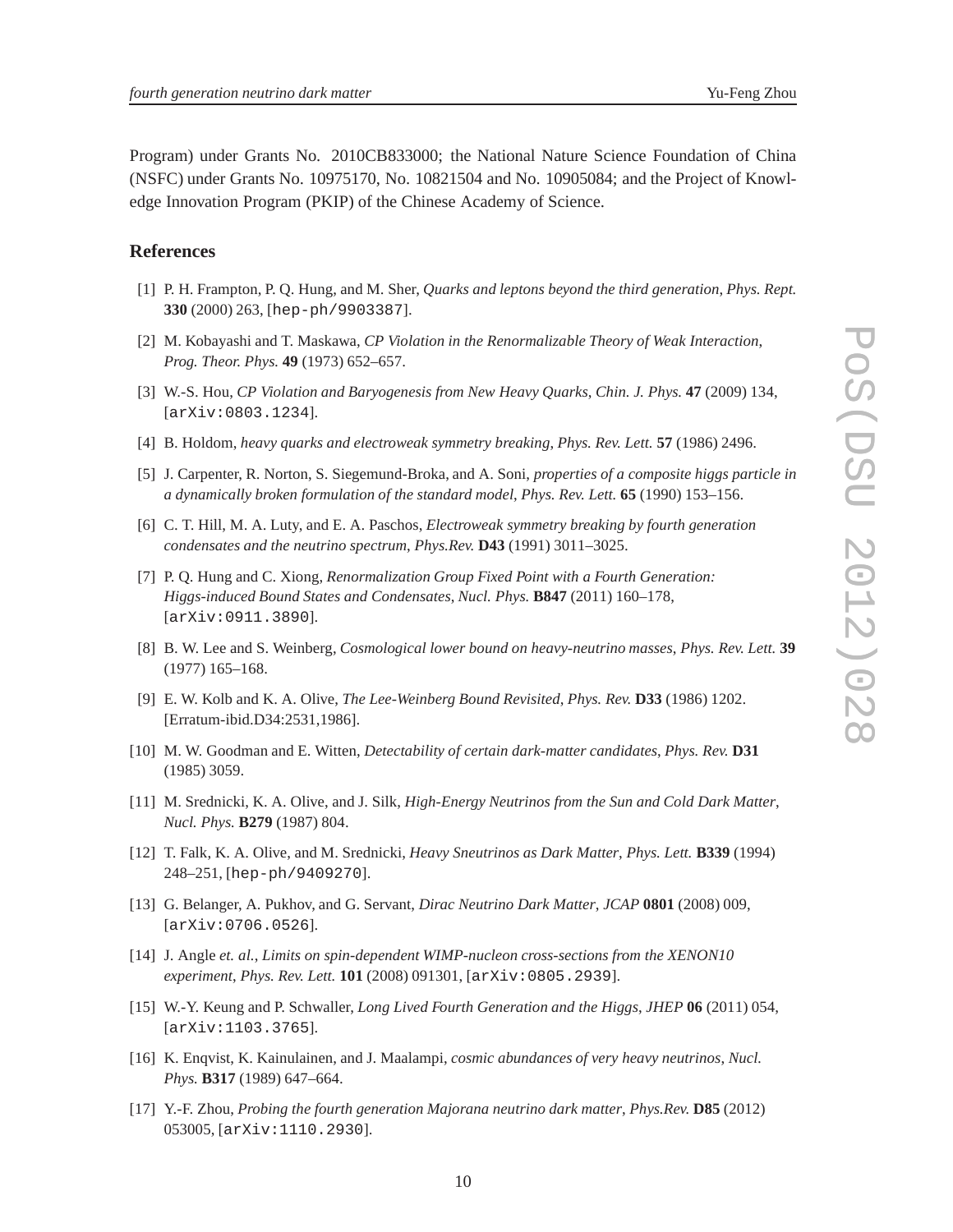- [18] P. Langacker, *The Physics of Heavy Z-prime Gauge Bosons*, *Rev. Mod. Phys.* **81** (2009) 1199–1228, [arXiv:0801.1345].
- [19] M. S. Carena, A. Daleo, B. A. Dobrescu, and T. M. P. Tait, *Z-prime gauge bosons at the Tevatron*, *Phys. Rev.* **D70** (2004) 093009, [hep-ph/0408098].
- [20] **for the CMS** Collaboration, V. Timciuc, *Search for High-Mass Resonances in the Dilepton Final State with the CMS Detector*, arXiv:1111.4528.
- [21] A. Collaboration, *Search for dilepton resonances in pp collisions at sqrt(s) = 7 TeV with the ATLAS detector*, *Phys. Rev. Lett.* **107** (2011) 272002, [arXiv:1108.1582].
- [22] G. Belanger *et. al.*, *Indirect search for dark matter with micrOMEGAs2.4*, *Comput. Phys. Commun.* **182** (2011) 842–856, [arXiv:1004.1092].
- [23] **Particle Data Group** Collaboration, K. Nakamura *et. al.*, *Review of particle physics*, *J. Phys.* **G37** (2010) 075021.
- [24] G. Jungman, M. Kamionkowski, and K. Griest, *Supersymmetric dark matter*, *Phys.Rept.* **267** (1996) 195–373, [hep-ph/9506380].
- [25] W.-L. Guo, Y.-L. Wu, and Y.-F. Zhou, *Dark matter candidates in left-right symmetric models*, *Int.J.Mod.Phys.* **D20** (2011) 1389–1397.
- [26] W.-L. Guo, Y.-L. Wu, and Y.-F. Zhou, *Searching for Dark Matter Signals in the Left-Right Symmetric Gauge Model with CP Symmetry*, *Phys.Rev.* **D82** (2010) 095004, [arXiv:1008.4479].
- [27] W.-L. Guo, Y.-L. Wu, and Y.-F. Zhou, *Exploration of decaying dark matter in a left-right symmetric model*, *Phys.Rev.* **D81** (2010) 075014, [arXiv:1001.0307].
- [28] W.-L. Guo, L.-M. Wang, Y.-L. Wu, Y.-F. Zhou, and C. Zhuang, *Gauge-singlet dark matter in a left-right symmetric model with spontaneous CP violation*, *Phys.Rev.* **D79** (2009) 055015, [arXiv:0811.2556].
- [29] **The CDMS-II Collaboration** Collaboration, Z. Ahmed *et. al.*, *Dark Matter Search Results from the CDMS II Experiment*, *Science* **327** (2010) 1619–1621, [arXiv:0912.3592].
- [30] **XENON100 Collaboration** Collaboration, E. Aprile *et. al.*, *Dark Matter Results from 100 Live Days of XENON100 Data*, *Phys.Rev.Lett.* (2011) [arXiv:1104.2549].
- [31] M. Felizardo *et. al.*, *Final Analysis and Results of the Phase II SIMPLE Dark Matter Search*, arXiv:1106.3014.
- [32] **Super-Kamiokande** Collaboration, S. Desai *et. al.*, *Search for dark matter WIMPs using upward through-going muons in Super-Kamiokande*, *Phys. Rev.* **D70** (2004) 083523, [hep-ex/0404025]. [Erratum-ibid.D70:109901,2004].
- [33] **ICECUBE** Collaboration, R. Abbasi *et. al.*, *Limits on a muon flux from neutralino annihilations in the Sun with the IceCube 22-string detector*, *Phys. Rev. Lett.* **102** (2009) 201302, [arXiv:0902.2460].
- [34] **KIMS** Collaboration, H. S. Lee *et. al.*, *Limits on WIMP-nucleon cross section with CsI(Tl) crystal detectors*, *Phys. Rev. Lett.* **99** (2007) 091301, [arXiv:0704.0423].
- [35] **CDMS** Collaboration, D. S. Akerib *et. al.*, *Limits on spin-dependent WIMP nucleon interactions from the Cryogenic Dark Matter Search*, *Phys. Rev.* **D73** (2006) 011102, [astro-ph/0509269].
- [36] E. Behnke *et. al.*, *Improved Limits on Spin-Dependent WIMP-Proton Interactions from a Two Liter CF*3*I Bubble Chamber*, *Phys. Rev. Lett.* **106** (2011) 021303, [arXiv:1008.3518].